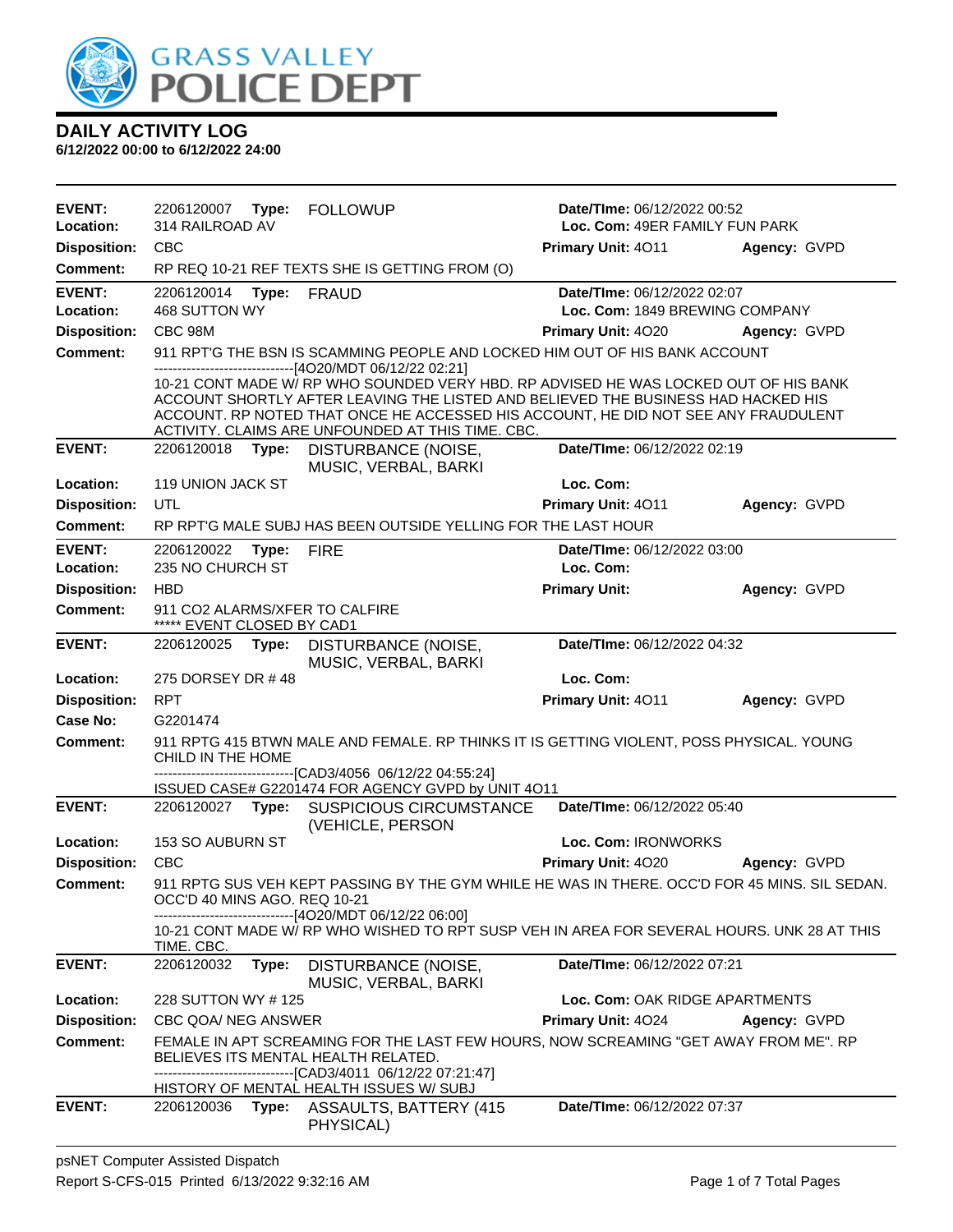

**6/12/2022 00:00 to 6/12/2022 24:00**

| Location:                  | 411 CHAPEL ST                                                                                                                                                                                                                                                | Loc. Com:                                           |              |  |  |  |  |
|----------------------------|--------------------------------------------------------------------------------------------------------------------------------------------------------------------------------------------------------------------------------------------------------------|-----------------------------------------------------|--------------|--|--|--|--|
| <b>Disposition:</b>        | RPT RPT TAKEN                                                                                                                                                                                                                                                | Primary Unit: 4015                                  | Agency: GVPD |  |  |  |  |
| Case No:                   | G2201475                                                                                                                                                                                                                                                     |                                                     |              |  |  |  |  |
| Comment:                   | 911 WAS JUST ATTACKED BY ROOMMATE. STATING HE WAS PUNCHED A FEW TIMES BUT DOESNT NEED<br>MEDICAL                                                                                                                                                             |                                                     |              |  |  |  |  |
|                            | -------------------------------[CAD3/4011 06/12/22 07:38:27]<br>SU WALKING AROUND THE RES CURRENTLY                                                                                                                                                          |                                                     |              |  |  |  |  |
|                            | SU LSW ORANGE TSHIRT, BEIGE PANTS, BLK ROBE                                                                                                                                                                                                                  |                                                     |              |  |  |  |  |
|                            | SU HAS HISTORY OF MENTAL HEALTH ISSUES, HAS BEEN SMOKING MJ THIS MORNING AND POSS OTHER<br>DRUGS. NEG WEAPONS                                                                                                                                                |                                                     |              |  |  |  |  |
|                            | -------------------------------[CAD3/4011_06/12/22_07:39:51]<br>SU WALKED OUT SO RP LOCKED THE DOOR. SU POSS ON FOOT TOWARD TOWN HOWEVER RP THOUGHT<br>HE SAW THE SU COMING BACK TWD THE RES<br>-------------------------------[CAD2/3675 06/12/22 07:58:14] |                                                     |              |  |  |  |  |
|                            | ISSUED CASE# G2201475 FOR AGENCY GVPD by UNIT 4O15                                                                                                                                                                                                           |                                                     |              |  |  |  |  |
| <b>EVENT:</b><br>Location: | 2206120042 Type: WELFARE CHECK<br><b>174 STATE/PARTRIDGE RD</b>                                                                                                                                                                                              | Date/TIme: 06/12/2022 08:19<br>Loc. Com:            |              |  |  |  |  |
| <b>Disposition:</b>        | CBC RIDE TO SPIRIT HOUSE                                                                                                                                                                                                                                     | <b>Primary Unit: 4S3</b>                            | Agency: GVPD |  |  |  |  |
| <b>Comment:</b>            | RP RPT'G THERE IS A WMA CURLY HAIR NO SHIRT JEANS, APPEARS NOT WITH IT STANDING ON THE SIDE<br>OF THE ROADWAY.                                                                                                                                               |                                                     |              |  |  |  |  |
| <b>EVENT:</b>              |                                                                                                                                                                                                                                                              | Date/TIme: 06/12/2022 08:21                         |              |  |  |  |  |
| Location:                  | 411 CHAPEL ST                                                                                                                                                                                                                                                | Loc. Com:                                           |              |  |  |  |  |
| <b>Disposition:</b>        | <b>CBC</b>                                                                                                                                                                                                                                                   | <b>Primary Unit: 4015</b>                           | Agency: GVPD |  |  |  |  |
| <b>Comment:</b>            | REQG 10-21 REF CASE G2201475. RP IS CASE MANAGER AND HAS SOME ADDITIONAL INFO ON SU'S<br>SITUATION.                                                                                                                                                          |                                                     |              |  |  |  |  |
|                            |                                                                                                                                                                                                                                                              |                                                     |              |  |  |  |  |
| <b>EVENT:</b>              | 2206120048<br>Type: VEHICLE STOP                                                                                                                                                                                                                             | Date/TIme: 06/12/2022 09:04                         |              |  |  |  |  |
| Location:                  | FREEMAN NEXT TO CORP YARD                                                                                                                                                                                                                                    | Loc. Com:                                           |              |  |  |  |  |
| <b>Disposition:</b>        | RPT TURNED OVER TO NCSO                                                                                                                                                                                                                                      | <b>Primary Unit: 4S3</b>                            | Agency: GVPD |  |  |  |  |
| Case No:                   | G2201476                                                                                                                                                                                                                                                     |                                                     |              |  |  |  |  |
| <b>Comment:</b>            | License: 6KJP092 State: CA                                                                                                                                                                                                                                   |                                                     |              |  |  |  |  |
|                            | ------------------------------[CAD2/3675 06/12/22 09:22:48]<br>ISSUED CASE# G2201476 FOR AGENCY GVPD by UNIT 4S3                                                                                                                                             |                                                     |              |  |  |  |  |
| <b>EVENT:</b>              | 2206120066 Type: 911 UNKNOWN                                                                                                                                                                                                                                 | Date/TIme: 06/12/2022 10:18                         |              |  |  |  |  |
| Location:                  | (HANGUPS, ABAN'S)<br>155 GLASSON WY                                                                                                                                                                                                                          | Loc. Com: SIERRA NEVADA MEMORIAL<br><b>HOSPITAL</b> |              |  |  |  |  |
| <b>Disposition:</b>        | <b>CBC</b>                                                                                                                                                                                                                                                   | <b>Primary Unit: 4024</b>                           | Agency: GVPD |  |  |  |  |
| Comment:                   | 911 ABAND, NUMBER IS NOT IN SERVICE ON CB.                                                                                                                                                                                                                   |                                                     |              |  |  |  |  |
| <b>EVENT:</b>              | 2206120080<br>Type:<br>911 UNKNOWN                                                                                                                                                                                                                           | Date/TIme: 06/12/2022 11:48                         |              |  |  |  |  |
| Location:                  | (HANGUPS, ABAN'S)<br>LAT: 39.20058600 LONG: -121.056772                                                                                                                                                                                                      | Loc. Com:                                           |              |  |  |  |  |
| <b>Disposition:</b>        | HBD LOG PER 4S3                                                                                                                                                                                                                                              | <b>Primary Unit:</b>                                | Agency: GVPD |  |  |  |  |
| <b>Comment:</b>            | 911 ABAN.                                                                                                                                                                                                                                                    |                                                     |              |  |  |  |  |
|                            | -------------------------------[CAD3/4011_06/12/22 11:49:15]<br>NEG ANSWER ON CALL BACK, UNABLE TO LEAVE VM                                                                                                                                                  |                                                     |              |  |  |  |  |
|                            | -------------------------------[CAD1/4132 06/12/22 13:02:23]<br>SIG 911 ABANS W/ PHONE #<br>***** EVENT CLOSED BY CAD2 WITH COMMENT-LOG PER 4S3                                                                                                              |                                                     |              |  |  |  |  |
| <b>EVENT:</b>              | 2206120086<br>Type:<br>TRAFFIC (DUI, PARKING,<br>SPEED, HAZ                                                                                                                                                                                                  | Date/TIme: 06/12/2022 12:08                         |              |  |  |  |  |

psNET Computer Assisted Dispatch Report S-CFS-015 Printed 6/13/2022 9:32:16 AM Page 2 of 7 Total Pages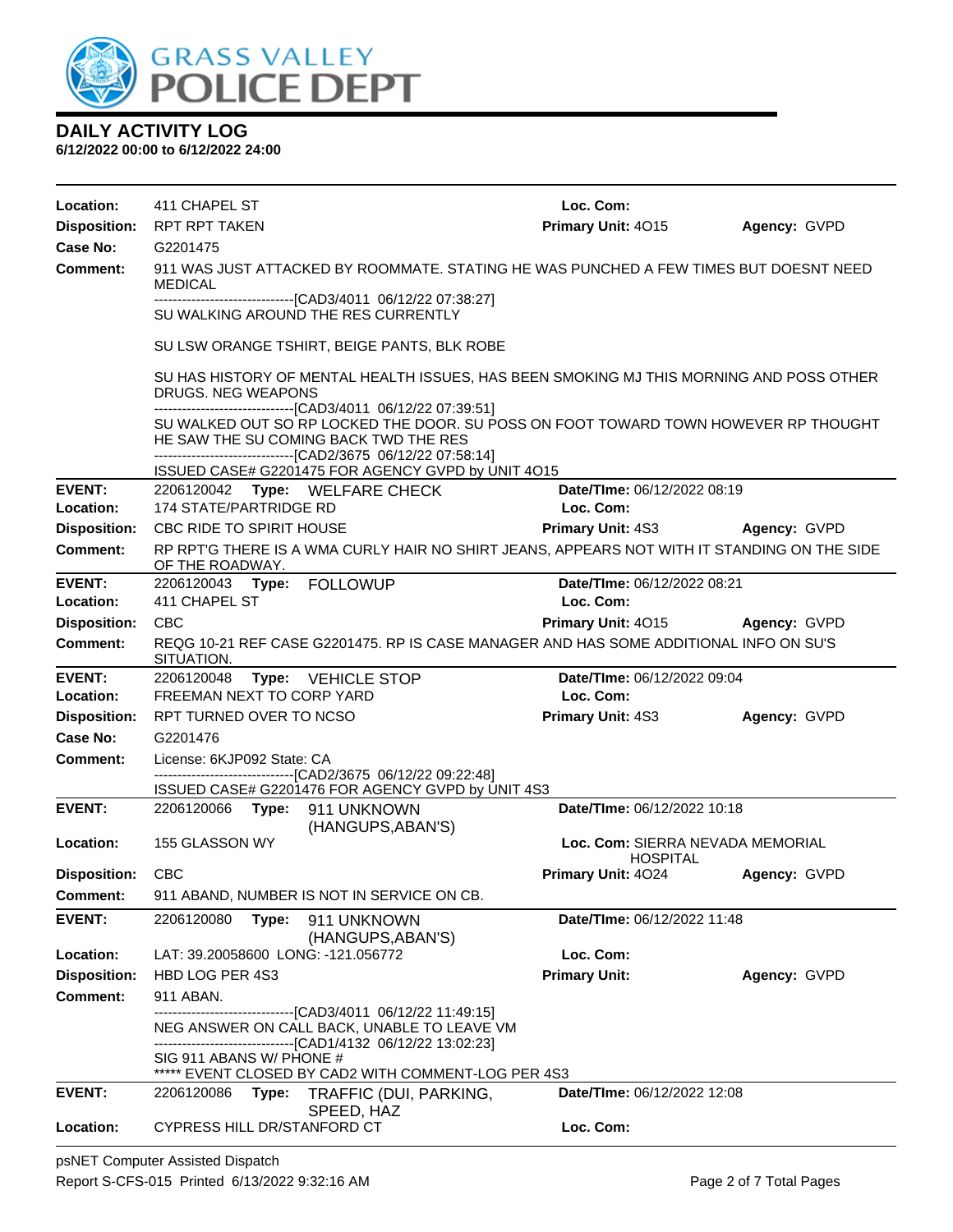

**6/12/2022 00:00 to 6/12/2022 24:00**

| <b>Disposition:</b>             | <b>GOA</b>                                                                                                                                       |       |                                                                                                                                                  | Primary Unit: 4015                       | Agency: GVPD                            |  |
|---------------------------------|--------------------------------------------------------------------------------------------------------------------------------------------------|-------|--------------------------------------------------------------------------------------------------------------------------------------------------|------------------------------------------|-----------------------------------------|--|
| <b>Comment:</b>                 | JUVS RIDING DIRT BIKES IN THE STREET                                                                                                             |       |                                                                                                                                                  |                                          |                                         |  |
| <b>EVENT:</b><br>Location:      | Date/TIme: 06/12/2022 13:28<br>113 DORSEY DR<br>Loc. Com: CALIFORNIA STATE AUTOMOBILE                                                            |       |                                                                                                                                                  |                                          |                                         |  |
| <b>Disposition:</b>             | CBC J RETURNED TO ER                                                                                                                             |       |                                                                                                                                                  | <b>ASSOCIATION</b><br>Primary Unit: 4024 | Agency: GVPD                            |  |
| <b>Comment:</b>                 |                                                                                                                                                  |       | DAUGHTER WHO WAS ON A 5150 HOLD IS CURRENTLY AT AAA BUILDING. SHE CALLED RP REQG A RIDE                                                          |                                          |                                         |  |
|                                 | <b>BACK HOME.</b>                                                                                                                                |       |                                                                                                                                                  |                                          |                                         |  |
|                                 | WAS PLACED ON A HOLD AND NEEDS TO BE BROUGHT BACK TO CSU.<br>------------------------------[CAD1/4132 06/12/22 13:43:24]                         |       |                                                                                                                                                  |                                          |                                         |  |
|                                 |                                                                                                                                                  |       | CSU ADVISED J NEEDS TO BE BROUGHT DIRECTLY TO THE ER                                                                                             |                                          |                                         |  |
| <b>EVENT:</b>                   |                                                                                                                                                  |       | 2206120111 Type: THEFT (GRAND, PETTY, FROM Date/Time: 06/12/2022 14:13<br><b>MERCHANT</b> )                                                      |                                          |                                         |  |
| Location:                       | 114 STEWART ST # 4                                                                                                                               |       |                                                                                                                                                  | Loc. Com:                                |                                         |  |
| <b>Disposition:</b><br>Case No: | <b>MANITOU FORKS</b><br>G2201477                                                                                                                 |       | RPT SPECIALIZED BIKE STOLEN, BABY BLUE,                                                                                                          | <b>Primary Unit: 405</b>                 | Agency: GVPD                            |  |
| Comment:                        |                                                                                                                                                  |       | 911 BICYCLE STOLEN. RP SAW IT LAST NIGHT. BABY BLUE IN COLOR.                                                                                    |                                          |                                         |  |
|                                 |                                                                                                                                                  |       | -------------------------------[CAD1/4132 06/12/22 14:20:04]                                                                                     |                                          |                                         |  |
|                                 |                                                                                                                                                  |       | ISSUED CASE# G2201477 FOR AGENCY GVPD by UNIT 4O5                                                                                                |                                          |                                         |  |
| <b>EVENT:</b>                   |                                                                                                                                                  |       | 2206120116 Type: ANIMALS (ABUSE, LOOSE,                                                                                                          | Date/TIme: 06/12/2022 14:38              |                                         |  |
| Location:                       | FOUND, INJURED)<br>Loc. Com: SIERRA NEVADA MEMORIAL<br>155 GLASSON WY<br><b>HOSPITAL</b>                                                         |       |                                                                                                                                                  |                                          |                                         |  |
| <b>Disposition:</b>             | UTL                                                                                                                                              |       |                                                                                                                                                  | <b>Primary Unit: 4024</b>                | Agency: GVPD                            |  |
| Comment:                        |                                                                                                                                                  |       | CALLER RPTING ABAN TAN PITBULL WALKING AROUND THE PARKING LOTS.                                                                                  |                                          |                                         |  |
| <b>EVENT:</b>                   | Date/TIme: 06/12/2022 15:01<br>2206120120<br>Type:<br>DISTURBANCE (NOISE,<br>MUSIC, VERBAL, BARKI                                                |       |                                                                                                                                                  |                                          |                                         |  |
| Location:                       | 867 SUTTON WY                                                                                                                                    |       |                                                                                                                                                  | Loc. Com: SAFEWAY                        |                                         |  |
| <b>Disposition:</b>             | <b>CBC</b>                                                                                                                                       |       |                                                                                                                                                  | <b>Primary Unit:</b>                     | Agency: GVPD                            |  |
| Comment:                        | FEMALE IN THE PARKING LOT, YELLING AT NOTHING                                                                                                    |       |                                                                                                                                                  |                                          |                                         |  |
|                                 | WFA, BRO HAIR, APPROX 30YO LSW BLK PANTS, GRY TSHIRT, BRIGHT PINK HAT, ONE SHOE<br>--------------------------------[CAD3/4011 06/12/22 15:01:17] |       |                                                                                                                                                  |                                          |                                         |  |
|                                 | DOT TWD CVS                                                                                                                                      |       |                                                                                                                                                  |                                          |                                         |  |
| <b>EVENT:</b><br>Location:      | <b>CVS PARKING LOT</b>                                                                                                                           |       | 2206120124 Type: SUBJECT STOP                                                                                                                    | Date/TIme: 06/12/2022 15:10<br>Loc. Com: |                                         |  |
| <b>Disposition:</b>             | <b>CBC</b>                                                                                                                                       |       |                                                                                                                                                  | Primary Unit: 4K19                       | Agency: GVPD                            |  |
| <b>Comment:</b>                 | W/ONE                                                                                                                                            |       |                                                                                                                                                  |                                          |                                         |  |
| <b>EVENT:</b>                   | 2206120127                                                                                                                                       | Type: | <b>ORDINANCES</b><br>(COUNTY/MUNICIPAL)                                                                                                          | Date/TIme: 06/12/2022 15:15              |                                         |  |
| Location:                       | 875 SUTTON WY                                                                                                                                    |       |                                                                                                                                                  | Loc. Com: WENDY'S                        |                                         |  |
| <b>Disposition:</b>             | CBC HES C4                                                                                                                                       |       |                                                                                                                                                  | Primary Unit: 4K19                       | Agency: GVPD                            |  |
| Comment:                        |                                                                                                                                                  |       | 911 RPT'G A BMA W/ A DOG AND A SIGN AT THE EXIT ASKING FOR A RIDE. RP BELIEVES THIS WOULD BE<br>BAD FOR THE NEW BUSINESS TO HAVE THE SUBJ THERE. |                                          |                                         |  |
| <b>EVENT:</b>                   | 2206120128                                                                                                                                       | Type: | <b>ORDINANCES</b><br>(COUNTY/MUNICIPAL)                                                                                                          | Date/TIme: 06/12/2022 15:17              |                                         |  |
| Location:                       | 660 MINNIE ST                                                                                                                                    |       |                                                                                                                                                  |                                          | Loc. Com: UPPER OVERFLOW NEAR DISK GOLF |  |
| <b>Disposition:</b>             |                                                                                                                                                  |       | CBC ADVISED OF CAMPING ORDINANCE                                                                                                                 | <b>Primary Unit: 4015</b>                | Agency: GVPD                            |  |
| <b>Comment:</b>                 | HAVE BEEN THERE FOR 2 DAYS.                                                                                                                      |       | RPTING TWO VEHS, MINI VAN & TRCK WITH CAMPER, CALLER ADVISED THEY ARE CAMPING AT THE PARK,                                                       |                                          |                                         |  |

psNET Computer Assisted Dispatch Report S-CFS-015 Printed 6/13/2022 9:32:16 AM Page 3 of 7 Total Pages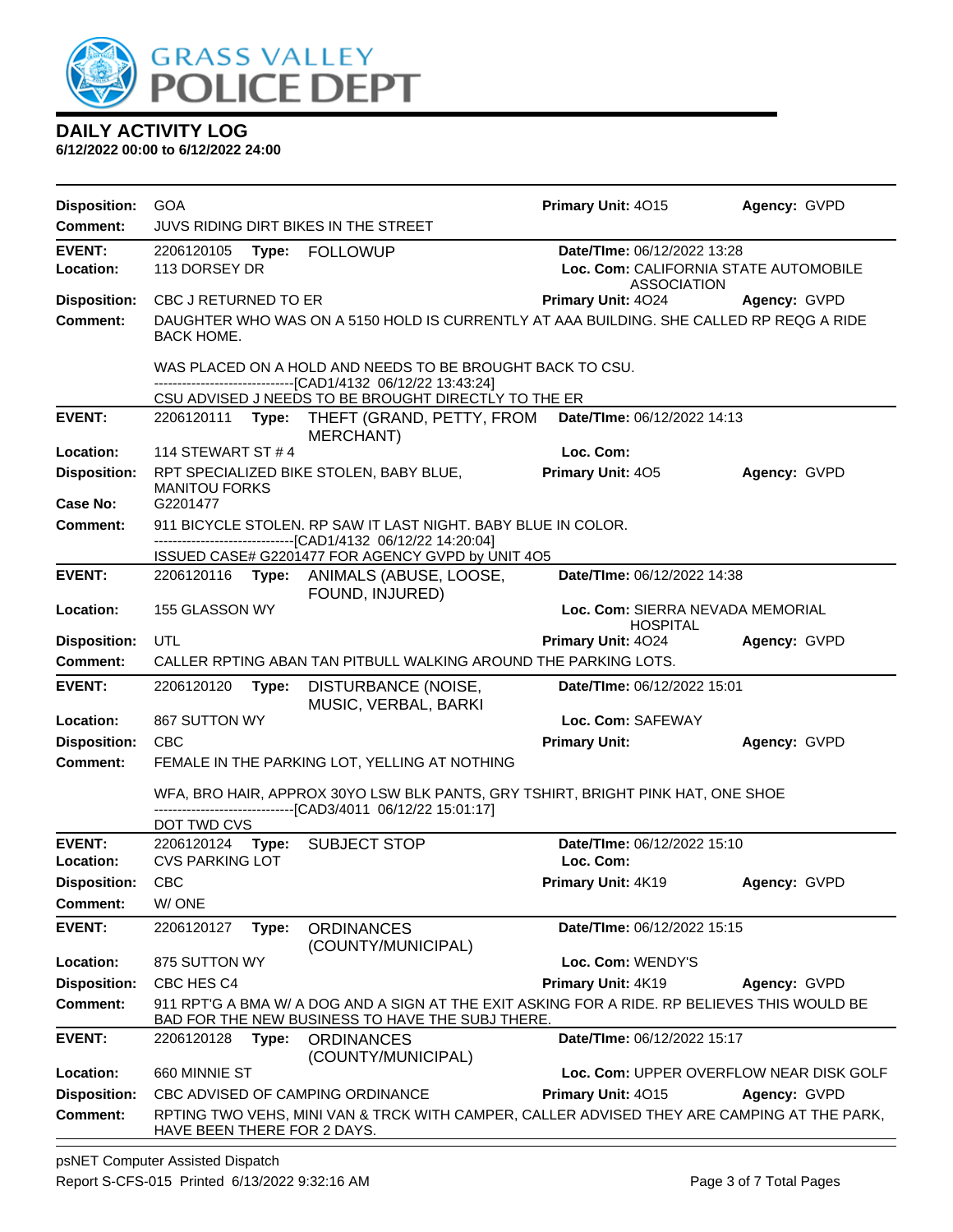

| <b>EVENT:</b>              | 2206120131                    | Type: | TRAFFIC (DUI, PARKING,<br>SPEED, HAZ                                                                                                                     | Date/TIme: 06/12/2022 15:28                                                                                                                                                       |                     |
|----------------------------|-------------------------------|-------|----------------------------------------------------------------------------------------------------------------------------------------------------------|-----------------------------------------------------------------------------------------------------------------------------------------------------------------------------------|---------------------|
| Location:                  | 129 S AUBURN ST               |       |                                                                                                                                                          | Loc. Com: GRASS VALLEY POLICE DEPARTMENT                                                                                                                                          |                     |
| <b>Disposition:</b>        | <b>CBC</b>                    |       |                                                                                                                                                          | Primary Unit: 405                                                                                                                                                                 | Agency: GVPD        |
| <b>Comment:</b>            |                               |       | CALLER IFO GVPD HAS A FIX IT TICKET TO GET SIGNED OFF.<br>-------------------------------[CAD3/4011 06/12/22 15:30:07]                                   |                                                                                                                                                                                   |                     |
|                            | <b>VOICED</b>                 |       |                                                                                                                                                          |                                                                                                                                                                                   |                     |
| <b>EVENT:</b>              | 2206120132                    |       | Type: TRAFFIC (DUI, PARKING,<br>SPEED, HAZ                                                                                                               | Date/TIme: 06/12/2022 15:34                                                                                                                                                       |                     |
| Location:                  | <b>BRUNSWICK RD/SUTTON WY</b> |       |                                                                                                                                                          | Loc. Com:                                                                                                                                                                         |                     |
| <b>Disposition:</b>        | HBD UNITS OUT OF POSITION     |       |                                                                                                                                                          | <b>Primary Unit:</b>                                                                                                                                                              | Agency: GVPD        |
| <b>Comment:</b>            | CRSHED A FEW TIMES.           |       | --------------------[CAD1/4132 06/12/22 15:35:08]                                                                                                        | CALLER RPTING RECKLESS DRIVING, GRY HATCHBACK KIA, W/ RED TRIM, UNKN LIC. WEAVING, ALMOST                                                                                         |                     |
|                            | <b>VOICED</b>                 |       | TURNED ONTO WHISPERING PINES.<br>-------------------------------[CAD3/4011 06/12/22 15:35:17]                                                            |                                                                                                                                                                                   |                     |
|                            |                               |       | ***** EVENT CLOSED BY CAD3 WITH COMMENT-UNITS OUT OF POSITION                                                                                            |                                                                                                                                                                                   |                     |
| <b>EVENT:</b>              | 2206120134                    | Type: | DISTURBANCE (NOISE,<br>MUSIC, VERBAL, BARKI                                                                                                              | Date/TIme: 06/12/2022 15:39                                                                                                                                                       |                     |
| Location:                  | 411 CHAPEL ST                 |       |                                                                                                                                                          | Loc. Com:                                                                                                                                                                         |                     |
| <b>Disposition:</b>        | CIT CITED 242                 |       |                                                                                                                                                          | Primary Unit: 4015                                                                                                                                                                | <b>Agency: GVPD</b> |
| <b>Comment:</b>            |                               |       |                                                                                                                                                          | 911 RPT'G HE NEEDS HELP GETTING BACK IN THE RESIDENCE AS HIS ROOMMATE HAS LOCKED HIM OUT.                                                                                         |                     |
| <b>EVENT:</b><br>Location: | 275 DORSEY DR #57             |       | 2206120141 Type: FOLLOWUP                                                                                                                                | Date/TIme: 06/12/2022 16:14<br>Loc. Com:                                                                                                                                          |                     |
| <b>Disposition:</b>        | <b>CBC</b>                    |       |                                                                                                                                                          | Primary Unit: 4S3                                                                                                                                                                 | Agency: GVPD        |
| <b>Comment:</b>            |                               |       | REQ A 10-21 REGARDING EVENT: 220611-0206.                                                                                                                |                                                                                                                                                                                   |                     |
|                            |                               |       | ------------------------------[4S3/MDT 06/12/22 17:00]<br>HAD BEEN ENCOURAGED TO MAKE RPTS WHEN NECESSARY.                                               | CTC WITH RP. COMPLAINED THAT GVPD DID NOT PREFORM WELL CHECK AS REQ. CAD EVENTS INDICATE<br>OTHERWISE. DURING CONVERSATION RP"S PHONE DISCONNECTED. NO NEED FOR FURTHER CTC. RP   |                     |
| <b>EVENT:</b>              | 2206120143                    | Type: | DISTURBANCE (NOISE,<br>MUSIC, VERBAL, BARKI                                                                                                              | Date/TIme: 06/12/2022 16:17                                                                                                                                                       |                     |
| Location:                  | 106 LIDSTER AV                |       |                                                                                                                                                          | Loc. Com:                                                                                                                                                                         |                     |
| <b>Disposition:</b>        | CBC C4 CIVIL ISSUE            |       |                                                                                                                                                          | Primary Unit: 4015                                                                                                                                                                | Agency: GVPD        |
| <b>Comment:</b>            | ADVSED H&S MOST LIKELY.       |       | --------------------------------[CAD1/4132 06/12/22 16:18:08]                                                                                            | 911 CALLER RPTING MALE, YELLING, CUSSING, "FREAKING OUT" ON EVERYONE IN THE HOME. CALLER                                                                                          |                     |
|                            |                               |       | 415 IS VERBAL ONLY AT THIS TIME                                                                                                                          |                                                                                                                                                                                   |                     |
|                            | SUS IS IN THE LIVING ROOM.    |       | --------------------------------[CAD1/4132 06/12/22 16:18:47]<br>UNKN IF 415 SUS HAS ACCESS TO WEAPONS.<br>EVERYONE ELSE IN THE HOUSE IS IN THE BEDROOM. |                                                                                                                                                                                   |                     |
| <b>EVENT:</b>              | 2206120147                    | Type: | <b>TRESPASS</b>                                                                                                                                          | Date/TIme: 06/12/2022 16:34                                                                                                                                                       |                     |
| Location:                  | 692 FREEMAN LN # A            |       |                                                                                                                                                          | Loc. Com: RALEYS                                                                                                                                                                  |                     |
| <b>Disposition:</b>        | CBC 602D 98T                  |       |                                                                                                                                                          | Primary Unit: 4K19                                                                                                                                                                | Agency: GVPD        |
| <b>Comment:</b>            | <u>LEAVE, AND WILL NOT.</u>   |       |                                                                                                                                                          | RP RPTING MALE, TRANSIENT, WMA EARLY 30S, SHORT HAIR, GRY SWEATER W/ BACKPACK. CURRENTLY<br>HAS PHONE CHARGING NEAR THE WATER MACHINE. RP ADVISED MALE IS A PROBLEM, WAS ASKED TO |                     |
| <b>EVENT:</b>              | 2206120150                    | Type: | 911 UNKNOWN                                                                                                                                              | Date/TIme: 06/12/2022 16:51                                                                                                                                                       |                     |
| Location:                  | 131 GLENWOOD AV               |       | (HANGUPS, ABAN'S)                                                                                                                                        | Loc. Com:                                                                                                                                                                         |                     |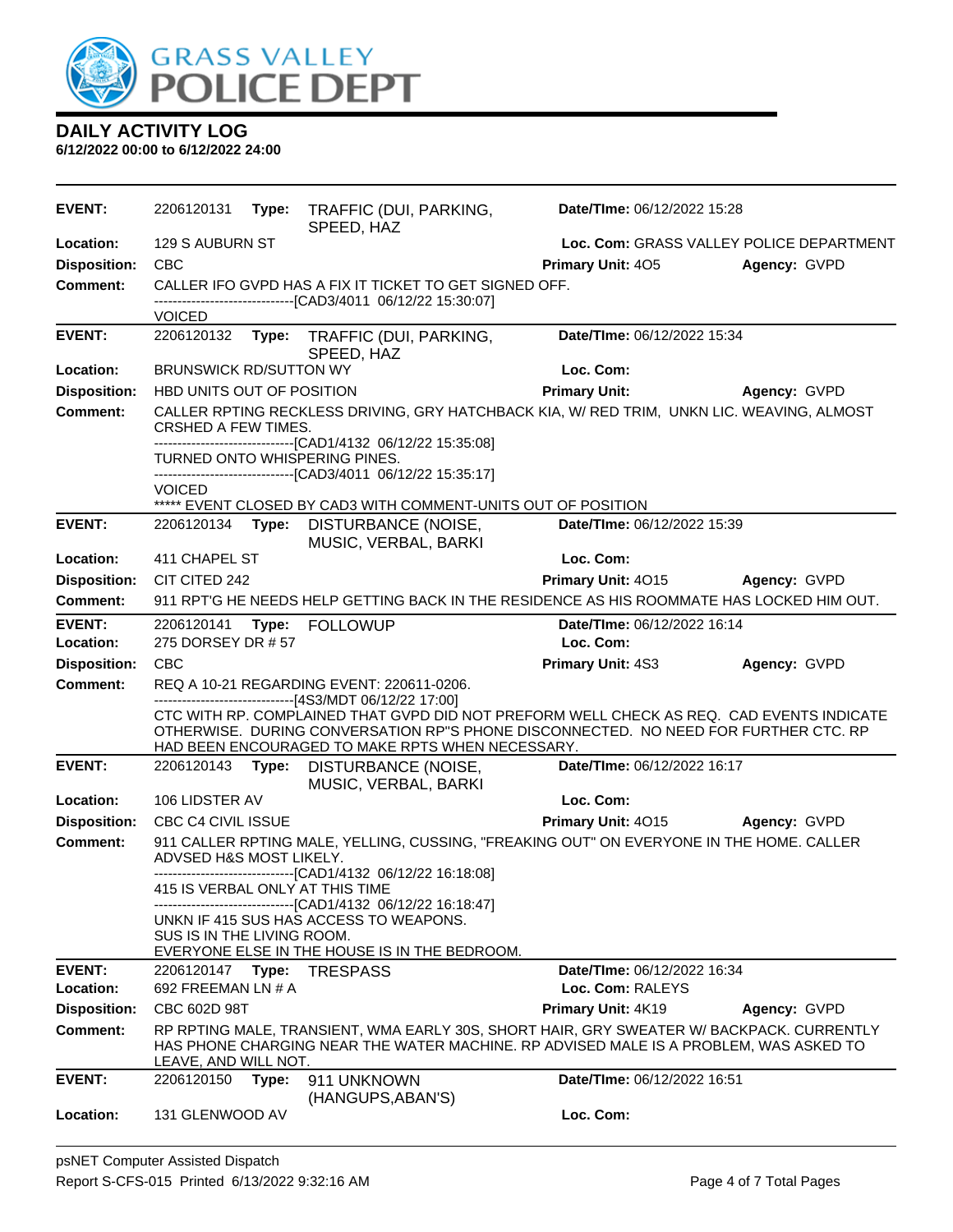

| <b>Disposition:</b> | <b>HBD</b>                                                                                                                                                                                                            |       |                                                                                                                                                                                                                                                                                                                                                    | <b>Primary Unit:</b>           | Agency: GVPD                             |
|---------------------|-----------------------------------------------------------------------------------------------------------------------------------------------------------------------------------------------------------------------|-------|----------------------------------------------------------------------------------------------------------------------------------------------------------------------------------------------------------------------------------------------------------------------------------------------------------------------------------------------------|--------------------------------|------------------------------------------|
| <b>Comment:</b>     | ***** EVENT CLOSED BY CAD3                                                                                                                                                                                            |       | 911 CALLER REQ MEDICAL, XREF TO CALFIRE.                                                                                                                                                                                                                                                                                                           |                                |                                          |
| <b>EVENT:</b>       |                                                                                                                                                                                                                       |       | 2206120152 Type: SUSPICIOUS CIRCUMSTANCE<br>(VEHICLE, PERSON                                                                                                                                                                                                                                                                                       | Date/TIme: 06/12/2022 17:06    |                                          |
| Location:           | 736 TAYLORVILLE RD # D                                                                                                                                                                                                |       |                                                                                                                                                                                                                                                                                                                                                    | Loc. Com: BURGER AND CREAM     |                                          |
| <b>Disposition:</b> | CBC ADVISED 602                                                                                                                                                                                                       |       |                                                                                                                                                                                                                                                                                                                                                    |                                | Primary Unit: 4024 Agency: GVPD          |
| <b>Comment:</b>     | 911 RPT'G THERE IS SOMEONE FOLLOWING HIM WHILE HE'S WALKING INTO WORK. RP STATES THE SUBJ IS<br>IN A WHI VEH W/ LIGHTS, POSS ALLIED SECURITY.<br>------------------------------[MERGED CAD3/4011 06/12/2022 17:11:48] |       |                                                                                                                                                                                                                                                                                                                                                    |                                |                                          |
|                     | MERGED 2206120153 TYPE: FU<br><b>BURGER AND CREAM</b><br>RP: NAME: JASON                                                                                                                                              |       | LOCATION: 736 TAYLORVILLE RD Apt: D<br>PHONE: 2963596 (916)<br>COMMENTS: EVENT #220612-0147, CALLER ADVISED MALE IS NOW AT ABOVE LOCATION, HE HAS PICTURES<br>AND WANTS TRANSIENT REMOVED.                                                                                                                                                         |                                |                                          |
| <b>EVENT:</b>       |                                                                                                                                                                                                                       |       |                                                                                                                                                                                                                                                                                                                                                    | Date/TIme: 06/12/2022 17:10    |                                          |
| Location:           | 736 TAYLORVILLE RD # D                                                                                                                                                                                                |       |                                                                                                                                                                                                                                                                                                                                                    | Loc. Com: BURGER AND CREAM     |                                          |
| <b>Disposition:</b> | MERGED 2206120152                                                                                                                                                                                                     |       |                                                                                                                                                                                                                                                                                                                                                    | <b>Primary Unit:</b>           | <b>Agency: GVPD</b>                      |
| <b>Comment:</b>     | TRANSIENT REMOVED.                                                                                                                                                                                                    |       | EVENT #220612-0147, CALLER ADVISED MALE IS NOW AT ABOVE LOCATION, HE HAS PICTURES AND WANTS<br>***** EVENT CLOSED BY CAD3 WITH COMMENT-2206120152                                                                                                                                                                                                  |                                |                                          |
| <b>EVENT:</b>       | 2206120164 <b>Type:</b>                                                                                                                                                                                               |       | DISTURBANCE (NOISE,<br>MUSIC, VERBAL, BARKI                                                                                                                                                                                                                                                                                                        | Date/TIme: 06/12/2022 18:32    |                                          |
| Location:           | 225 S AUBURN ST                                                                                                                                                                                                       |       |                                                                                                                                                                                                                                                                                                                                                    | <b>CHARTER</b>                 | Loc. Com: HENNESSY SCHOOL / GRASS VALLEY |
| <b>Disposition:</b> | <b>CBC</b>                                                                                                                                                                                                            |       |                                                                                                                                                                                                                                                                                                                                                    | <b>Primary Unit: 4024</b>      | Agency: GVPD                             |
| <b>Comment:</b>     | RP NOW REQG TO MEET AT GVPD                                                                                                                                                                                           |       | RP REQ 1021 REF A VOLUNTEER YELLING AT STUDENTS AND TOOK PICTURES OF RPS CHILDREN<br>--------------------------------[CAD3/4011 06/12/22 18:41:03]                                                                                                                                                                                                 |                                |                                          |
|                     |                                                                                                                                                                                                                       |       | ----------------------------------[CAD1/4106 06/12/22 19:08:51]                                                                                                                                                                                                                                                                                    |                                |                                          |
|                     |                                                                                                                                                                                                                       |       | PER 4024 CTC MADE WITH RP, JESS WHO ADVISED HIS KIDS WERE ON THE CAMPUS OF GRASS VALLEY<br>CHARTER SCHOOL WITH OTHER KIDS WHEN THEY WERE CHASED OFF CAMPUS BY A VOLUNTEER AT THE<br>SCHOOL WITH THE LAST NAME DOWNING. RP STATED VOLUNTEER TOOK A PICTURE OF THE KIDS. RP WAS<br>ADVISED TO CONTACT THE SCHOOL. RP WAS PROVIDED WITH A CFS NUMBER. |                                |                                          |
| <b>EVENT:</b>       |                                                                                                                                                                                                                       |       | 2206120168 Type: ANIMALS (ABUSE, LOOSE, Date/Time: 06/12/2022 18:49<br>FOUND, INJURED)                                                                                                                                                                                                                                                             |                                |                                          |
| Location:           | 49/20 STATE/BRUNSWICK RD                                                                                                                                                                                              |       |                                                                                                                                                                                                                                                                                                                                                    | Loc. Com: SB                   |                                          |
| <b>Disposition:</b> | <b>HBD</b>                                                                                                                                                                                                            |       |                                                                                                                                                                                                                                                                                                                                                    | <b>Primary Unit:</b>           | Agency: GVPD                             |
| Comment:            | <b>VOICED</b>                                                                                                                                                                                                         |       | RP RPTG BLK/WHI DOG RUNNING IN THE ROADWAY, 10-39 CHP. RP DISCONNECTED ON TRF<br>-------------------------------[CAD3/4011_06/12/22 18:50:18]                                                                                                                                                                                                      |                                |                                          |
|                     | ***** EVENT CLOSED BY CAD1                                                                                                                                                                                            |       |                                                                                                                                                                                                                                                                                                                                                    |                                |                                          |
| <b>EVENT:</b>       | 2206120169                                                                                                                                                                                                            | Type: | <b>THREATS</b>                                                                                                                                                                                                                                                                                                                                     | Date/TIme: 06/12/2022 18:50    |                                          |
| Location:           | 314 RAILROAD AV                                                                                                                                                                                                       |       |                                                                                                                                                                                                                                                                                                                                                    | Loc. Com: 49ER FAMILY FUN PARK |                                          |
| <b>Disposition:</b> | <b>CBC</b>                                                                                                                                                                                                            |       |                                                                                                                                                                                                                                                                                                                                                    | Primary Unit: 4022             | Agency: GVPD                             |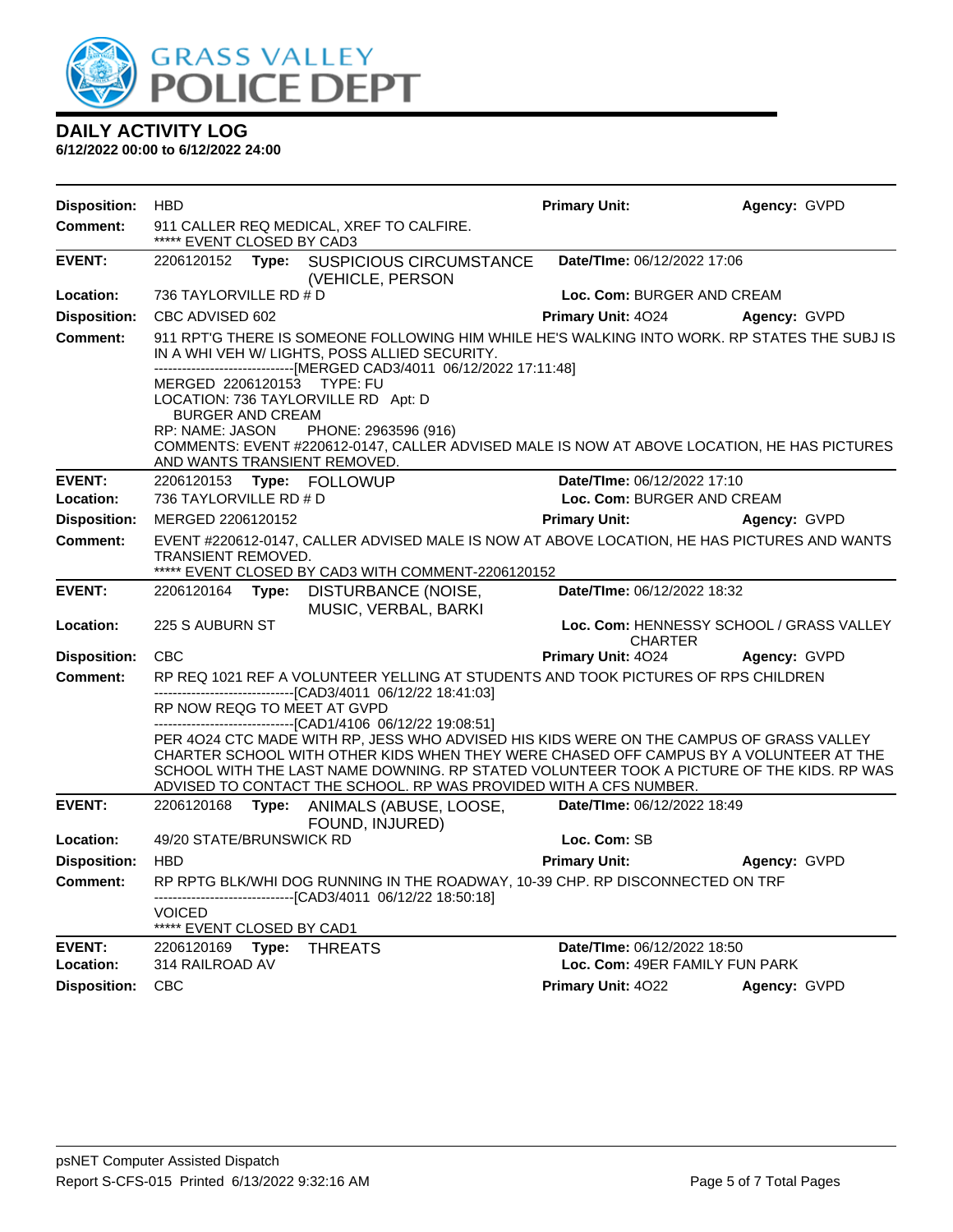

| <b>Comment:</b>     | <b>CCW</b>               |       | 911 FROM OWNER REPORTING SUBJ REFUSING TO LEAVE AND CAUSING ISSUES. ASSOCIATED WITH BLU<br>TOYT TACOMA LIC: 3494E3. PER RP SUBJ IS NOW IN THE VEH IFO THE BSN. WMA DARK GREY SHIRT AND<br>JEANS. PER RP SUBJ ALWAYS HAS 2 GUNS IN VEH UNK IF THEY ARE ON HIM. PER RP THINKS SUBJ HAS                                                                                                                                                                                                                                                                                                                                                                                       |                                |                     |
|---------------------|--------------------------|-------|----------------------------------------------------------------------------------------------------------------------------------------------------------------------------------------------------------------------------------------------------------------------------------------------------------------------------------------------------------------------------------------------------------------------------------------------------------------------------------------------------------------------------------------------------------------------------------------------------------------------------------------------------------------------------|--------------------------------|---------------------|
|                     | <b>VOICED</b>            |       | --------------------------[CAD3/4011_06/12/22_18:52:12]                                                                                                                                                                                                                                                                                                                                                                                                                                                                                                                                                                                                                    |                                |                     |
|                     | 4022 COPIES              |       | ------------------------------[CAD3/4011 06/12/22 18:52:26]                                                                                                                                                                                                                                                                                                                                                                                                                                                                                                                                                                                                                |                                |                     |
|                     |                          |       | ------------------------------[4O24/MDT 06/12/22 19:07]<br>CTC MADE WITH RP, JESS WHO ADVISED HIS KIDS WERE ON THE CAMPUS OF GRASS VALLEY CHARTER<br>SCHOOL WITH OTHER KIDS WHEN THEY WERE CHASED OFF CAMPUS BY A VOLUNTEER AT THE SCHOOL<br>WITH THE LAST NAME DOWNING. RP STATED VOLUNTEER TOOK A PICTURE OF THE KIDS. RP WAS ADVISED<br>TO CONTACT THE SCHOOL. RP WAS PROVIDED WITH A CFS NUMBER.<br>-------------------------------[CAD1/4106 06/12/22 19:22:15]<br>COMMENT ADDED BY 4024 ADDED TO INCORRECT CALL<br>------------------------------[4O22/MDT 06/12/22 19:24]<br>NEG CRIME//CIVIL ISSUE OVER PROPERTY//ADVISED TO CONTACT COURTS FOR CIVIL DISPUTE//CBC |                                |                     |
| <b>EVENT:</b>       |                          |       | 2206120173 Type: SUSPICIOUS CIRCUMSTANCE<br>(VEHICLE, PERSON                                                                                                                                                                                                                                                                                                                                                                                                                                                                                                                                                                                                               | Date/TIme: 06/12/2022 19:11    |                     |
| Location:           | 957 GOLDEN GATE TE       |       |                                                                                                                                                                                                                                                                                                                                                                                                                                                                                                                                                                                                                                                                            | Loc. Com: SAMBA SOCCER         |                     |
| <b>Disposition:</b> |                          |       |                                                                                                                                                                                                                                                                                                                                                                                                                                                                                                                                                                                                                                                                            | Primary Unit: 404 Agency: GVPD |                     |
| Comment:            |                          |       | RP REPORTS MALE SUBJ WITH BLK BICYCLE KEEPS GOING THROUGH THE PARKING LOT, GOATEE 600 BLK<br>JKT, BLU SHIRT. SUBJ WAS LAST BHD THE BUILDING                                                                                                                                                                                                                                                                                                                                                                                                                                                                                                                                |                                |                     |
| <b>EVENT:</b>       | 2206120179 Type:         |       | DISTURBANCE (NOISE,<br>MUSIC, VERBAL, BARKI                                                                                                                                                                                                                                                                                                                                                                                                                                                                                                                                                                                                                                | Date/TIme: 06/12/2022 19:40    |                     |
| Location:           | 228 SUTTON WY #125       |       |                                                                                                                                                                                                                                                                                                                                                                                                                                                                                                                                                                                                                                                                            | Loc. Com: OAK RIDGE APARTMENTS |                     |
| <b>Disposition:</b> | CBC NEG CTC              |       |                                                                                                                                                                                                                                                                                                                                                                                                                                                                                                                                                                                                                                                                            | <b>Primary Unit: 404</b>       | <b>Agency: GVPD</b> |
| <b>Comment:</b>     |                          |       | RP REPORTING FEMALE IN LISTED APT IS SCREAMING OBSENITIES AND YELLING THAT SHE WANTS TO DIE                                                                                                                                                                                                                                                                                                                                                                                                                                                                                                                                                                                |                                |                     |
|                     |                          |       | -------------------------------[CAD1/4106 06/12/22 19:40:34]<br>PER RP ONGOING ISSUE ALL DAY                                                                                                                                                                                                                                                                                                                                                                                                                                                                                                                                                                               |                                |                     |
|                     |                          |       | -----------------------[CAD1/4106 06/12/22 19:41:23]                                                                                                                                                                                                                                                                                                                                                                                                                                                                                                                                                                                                                       |                                |                     |
|                     | HIST OF MH WITH SUBJ     |       |                                                                                                                                                                                                                                                                                                                                                                                                                                                                                                                                                                                                                                                                            |                                |                     |
| <b>EVENT:</b>       |                          |       | 2206120180 Type: RESTRAINING ORDERS (TRO,<br>OAH, CUSTODY, C                                                                                                                                                                                                                                                                                                                                                                                                                                                                                                                                                                                                               | Date/TIme: 06/12/2022 19:45    |                     |
| Location:           | 1607 MULBERRY DR         |       |                                                                                                                                                                                                                                                                                                                                                                                                                                                                                                                                                                                                                                                                            | Loc. Com:                      |                     |
| <b>Disposition:</b> | <b>CBC</b>               |       |                                                                                                                                                                                                                                                                                                                                                                                                                                                                                                                                                                                                                                                                            | <b>Primary Unit: 4022</b>      | Agency: GVPD        |
| <b>Comment:</b>     | THE CHILD.               |       | 911 REQ 10-21, SHE IS TRYING TO PICK UP HER 2 YEAR OLD AND THE FATHER IS REFUSING TO EXCHANGE                                                                                                                                                                                                                                                                                                                                                                                                                                                                                                                                                                              |                                |                     |
|                     | TERMS TO BE ISSUED//CBC  |       | ------------------------------[4O22/MDT 06/12/22 20:37]<br>NEG. CUSTODY AGREEMENT ISSUED BY THE COURT//CTC MADE W/BOTH PARTIES VIA 21//BOTH PARTIES<br>AGREED TO TALK AND CIVILY WORK OUT A CUSTODY AGREEMENT PENDING A COURT DATE FOR ACTUAL                                                                                                                                                                                                                                                                                                                                                                                                                              |                                |                     |
| <b>EVENT:</b>       | 2206120186               | Type: | DISTURBANCE (NOISE,<br>MUSIC, VERBAL, BARKI                                                                                                                                                                                                                                                                                                                                                                                                                                                                                                                                                                                                                                | Date/TIme: 06/12/2022 20:27    |                     |
| Location:           | SO AUBURN ST/WHITING ST  |       |                                                                                                                                                                                                                                                                                                                                                                                                                                                                                                                                                                                                                                                                            | Loc. Com:                      |                     |
| <b>Disposition:</b> | UTL                      |       |                                                                                                                                                                                                                                                                                                                                                                                                                                                                                                                                                                                                                                                                            | Primary Unit: 4K19             | Agency: GVPD        |
| <b>Comment:</b>     |                          |       | RP REPORTS DISTURBED FEMALE WALKING SB SCREAMING OBSCENTIES. WFA LONG DK HAIR, ORANGE<br>SHIRT, DK PANTS, BRIGHT PINK BACKPACK. POSS WENT INTO APT COMPLEX BY STATE FARM.<br>------------------[CAD1/4106 06/12/22 20:28:00]                                                                                                                                                                                                                                                                                                                                                                                                                                               |                                |                     |
| <b>EVENT:</b>       | <b>VOICED</b>            |       |                                                                                                                                                                                                                                                                                                                                                                                                                                                                                                                                                                                                                                                                            | Date/TIme: 06/12/2022 21:26    |                     |
|                     | 2206120192               | Type: | TRAFFIC (DUI, PARKING,<br>SPEED, HAZ                                                                                                                                                                                                                                                                                                                                                                                                                                                                                                                                                                                                                                       |                                |                     |
| Location:           | 49/20 STATE/BRUNSWICK RD |       |                                                                                                                                                                                                                                                                                                                                                                                                                                                                                                                                                                                                                                                                            | Loc. Com:                      |                     |
| <b>Disposition:</b> | MERGED 2206120191        |       |                                                                                                                                                                                                                                                                                                                                                                                                                                                                                                                                                                                                                                                                            | <b>Primary Unit:</b>           | Agency: GVPD        |